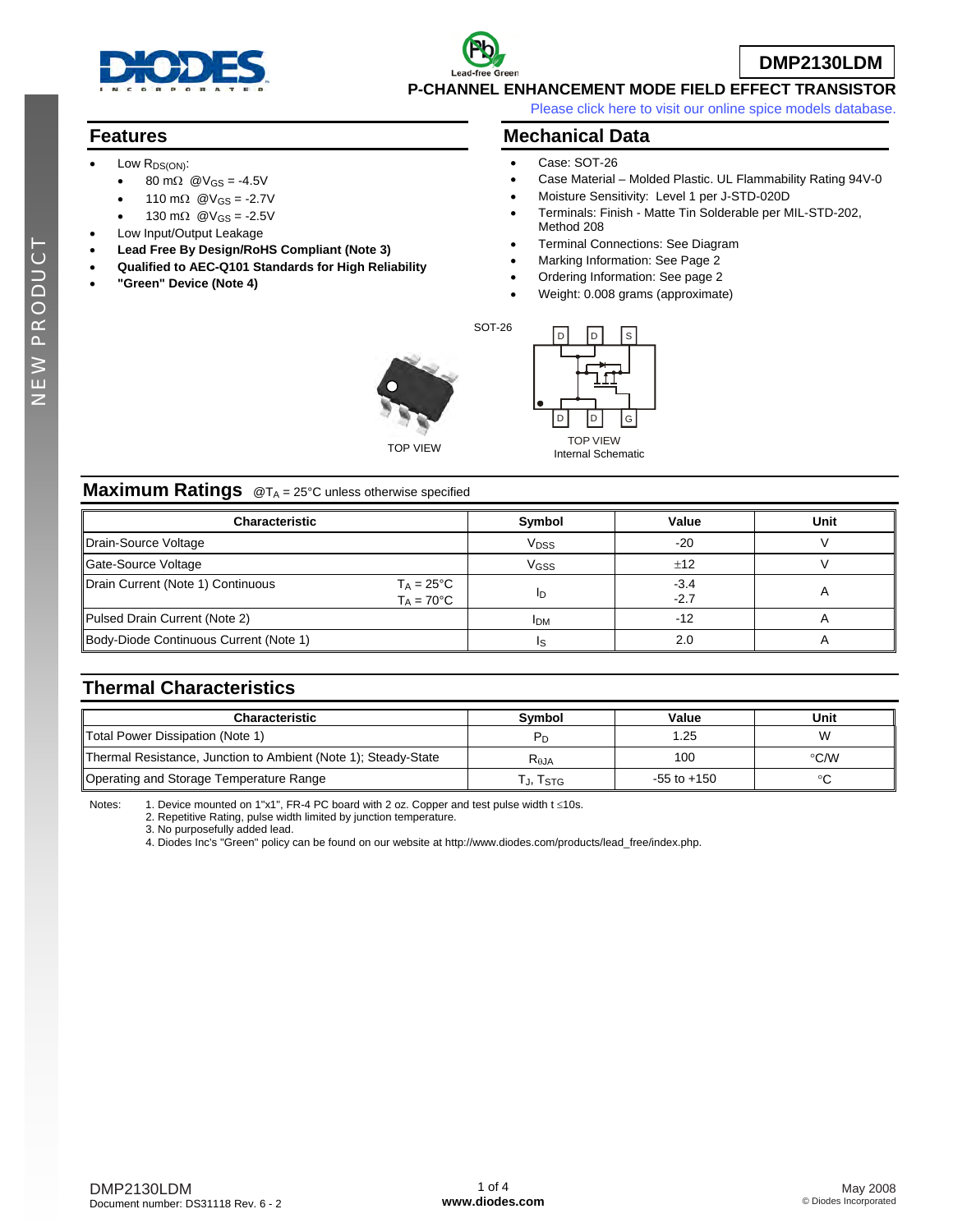

# **Electrical Characteristics** @T<sub>A</sub> = 25°C unless otherwise specified

| <b>Characteristic</b>                                  | Symbol                  | Min                      | Typ                      | <b>Max</b>               | <b>Unit</b>    | <b>Test Condition</b>                             |
|--------------------------------------------------------|-------------------------|--------------------------|--------------------------|--------------------------|----------------|---------------------------------------------------|
| <b>STATIC PARAMETERS</b>                               |                         |                          |                          |                          |                |                                                   |
| Drain-Source Breakdown Voltage                         | <b>BV<sub>DSS</sub></b> | $-20$                    |                          |                          | $\vee$         | $I_D = -250 \mu A$ , $V_{GS} = 0V$                |
| Zero Gate Voltage Drain Current<br>$T_J = 25^{\circ}C$ | <b>I</b> <sub>DSS</sub> | $\overline{\phantom{0}}$ |                          | $-1$                     | μA             | $V_{DS} = -20V$ , $V_{GS} = 0V$                   |
| Gate-Body Leakage Current                              | l <sub>GSS</sub>        |                          | $\overline{\phantom{0}}$ | ±100                     | nA             | $V_{DS} = 0V$ , $V_{GS} = \pm 12V$                |
| Gate Threshold Voltage                                 | $V_{GS(th)}$            | $-0.6$                   |                          | $-1.25$                  | $\vee$         | $V_{DS} = V_{GS}$ , $I_D = -250 \mu A$            |
| On State Drain Current (Note 5)                        | $I_D (ON)$              | $-15$                    |                          |                          | $\overline{A}$ | $V_{GS} = -4.5V$ , $V_{DS} = -5V$                 |
|                                                        |                         |                          | 51                       | 80                       |                | $V_{GS} = -4.5V$ , $I_D = -4.5A$                  |
| Static Drain-Source On-Resistance (Note 5)             | $R_{DS(ON)}$            |                          | 82<br>94                 | 110<br>130               | $m\Omega$      | $V_{GS} = -2.7V$ , $I_D = -3.8A$                  |
|                                                        |                         |                          |                          |                          |                | $V_{GS} = -2.5V$ , $I_D = -3.7A$                  |
| Forward Transconductance (Note 5)                      | <b>g<sub>FS</sub></b>   | $\overline{\phantom{0}}$ | 6.3                      | $\overline{\phantom{0}}$ | S              | $V_{DS}$ = -10V, $I_D$ = -4.5A                    |
| Diode Forward Voltage (Note 5)                         |                         |                          | 0.79                     | $-1.26$                  | V              | $I_S = -1.7A$ , $V_{GS} = 0V$                     |
| Maximum Body-Diode Continuous Current (Note 1)         |                         |                          |                          | 1.7                      | A              |                                                   |
| <b>DYNAMIC PARAMETERS (Note 6)</b>                     |                         |                          |                          |                          |                |                                                   |
| <b>Total Gate Charge</b>                               | $Q_q$                   | $\qquad \qquad$          | 7.3                      |                          | nC             | $V_{GS} = -4.5V$ , $V_{DS} = -10V$ , $I_D = 4.5A$ |
| Gate-Source Charge                                     | $Q_{qs}$                | $\overline{\phantom{0}}$ | 2.0                      |                          | nC             | $V_{GS} = -4.5V$ , $V_{DS} = -10V$ , $I_D = 4.5A$ |
| Gate-Drain Charge                                      |                         | $\overline{\phantom{0}}$ | 1.9                      | $\overline{\phantom{0}}$ | nC             | $V_{GS} = -4.5V$ , $V_{DS} = -10V$ , $I_D = 4.5A$ |
| Turn-On Delay Time                                     | $t_{D(on)}$             | $\overline{\phantom{0}}$ | 12                       |                          | ns             |                                                   |
| Turn-On Rise Time                                      |                         | $\overline{\phantom{0}}$ | 20                       | $\overline{\phantom{0}}$ | ns             | $V_{DS}$ = -10V, $V_{GS}$ = -4.5V,                |
| <b>Turn-Off Delay Time</b>                             |                         | --                       | 38                       | $\overline{\phantom{0}}$ | ns             | $R_1 = 10\Omega$ , $R_G = 6\Omega$                |
| <b>Turn-Off Fall Time</b>                              | $t_{D(off)}$<br>tf      | --                       | 41                       | $\overline{\phantom{0}}$ | ns             |                                                   |
| Input Capacitance                                      |                         |                          | 443                      |                          | pF             |                                                   |
| <b>Output Capacitance</b>                              |                         |                          | 125                      |                          | pF             | $V_{DS} = -16V$ , $V_{GS} = 0V$<br>$f = 1.0$ MHz  |
| Reverse Transfer Capacitance                           | C <sub>rss</sub>        | $\overline{\phantom{0}}$ | 98                       |                          | pF             |                                                   |

Notes:  $5.$  Test pulse width  $t = 300 \mu s$ .

6. Guaranteed by design. Not subject to production testing.



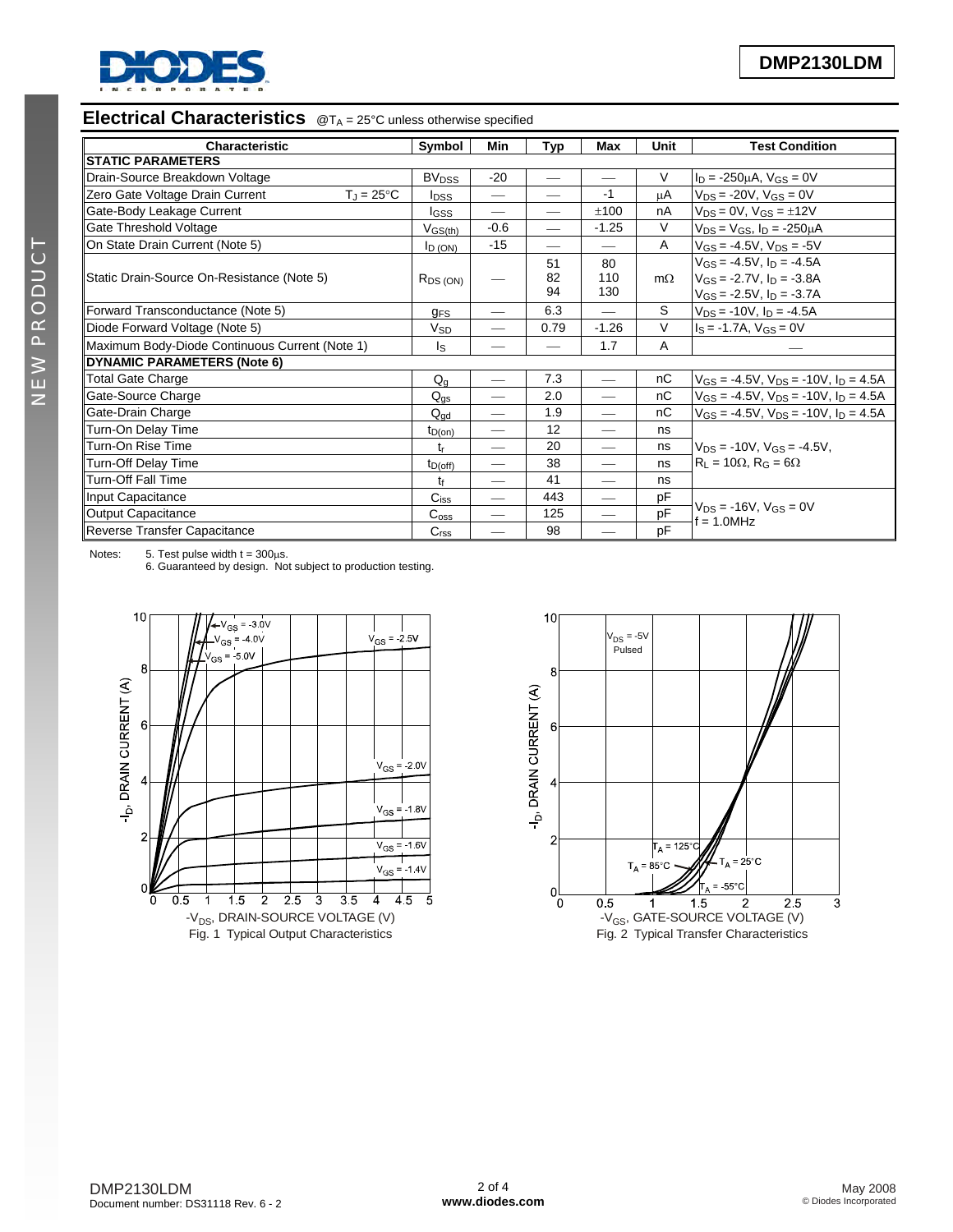



 $\overline{0.6}$  0.7 0.8 0.9<br>-V<sub>SD</sub>, SOURCE DRAIN VOLTAGE (V) Fig. 7 Reverse Drain Current vs. Source-Drain Voltage



NEW PRODUCT

**NEW PRODUCT** 

1